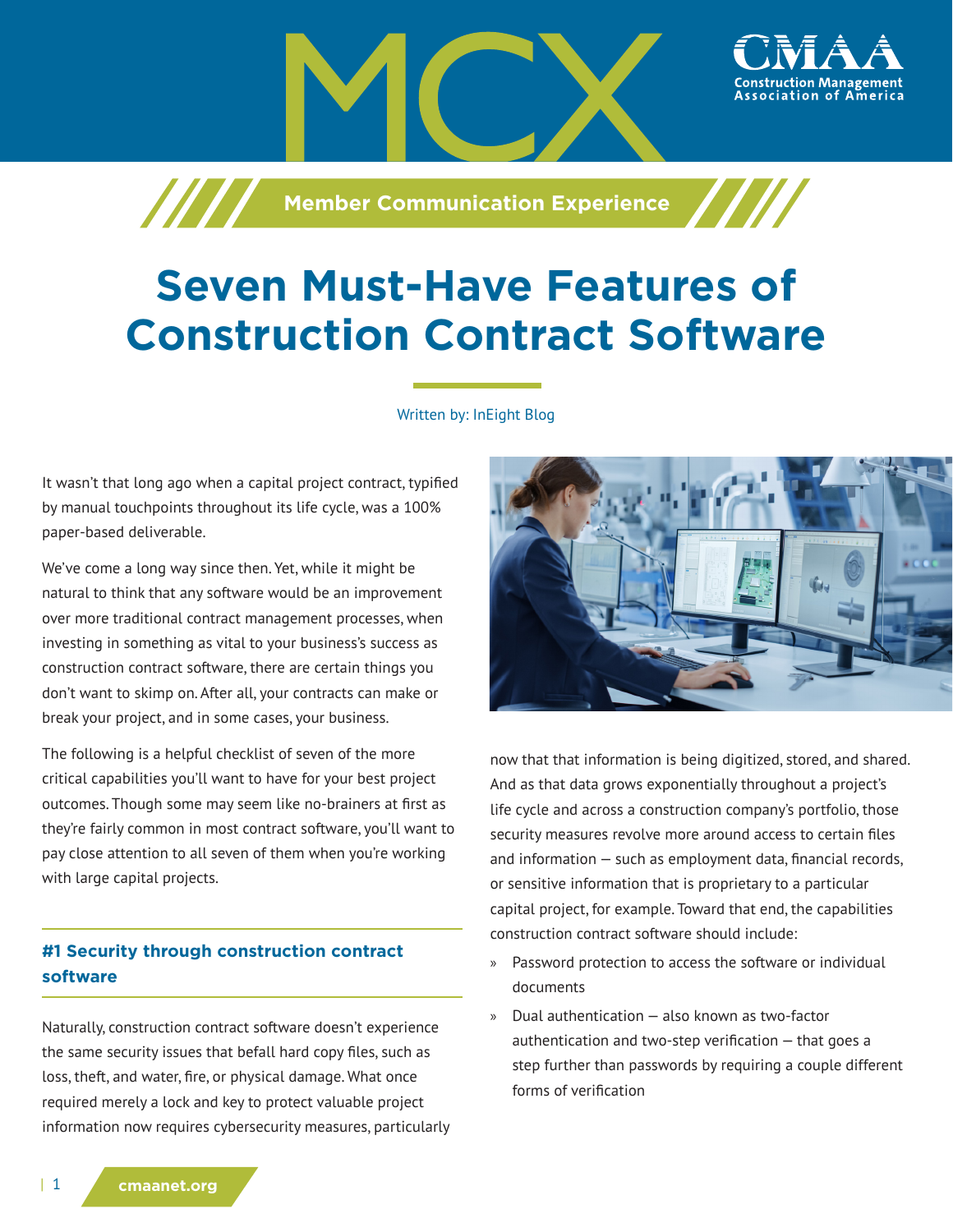» Permissions-based access that restricts viewing and editing of contractual documents to those with approved job roles that can be set up in the system

One more thing to consider — integration. While this wouldn't be considered a "feature," per se, it's safer to rely on an integrated platform that uses the same security structure. Why? The more disconnected point solutions are used, each with their own security features, the more vulnerable your data is to unauthorized access or outside hackers.

# **#2 Content and contract libraries with no limitations**

You might think that if no two projects are exactly alike, then why use the same contracts? Truth is, those contracts often share the same structure and information, including many of the same clauses covering scope of work, insurance, change orders, and hazardous materials, for example. These commonly used pre-approved clauses and full contract templates are found in content and contract libraries of more robust construction contract software. And they can quickly become a contract administrator's best friend.

So why not leverage what's already been created? Those contracts are complicated enough without having to manually revise them over and over again. Templates can save an immense amount of time and help ensure nothing is overlooked that will protect your business interests and that there are no unintended errors. Some construction contract software may even offer the option of uploading your own previously created contracts as templates as well.

Keep in mind, some software providers put a monetary limit data storage, the volume of contracts and documents to upload (which can vary based on the different levels of plans they may offer), the number of templates available to download, and the number of e-signatures. We all know how quickly contractual documents and data can proliferate even just at the beginning of a capital project. So, the last thing any construction company wants to encounter part way into a long build is discovering they're reaching their limit on documents or users. Look for unlimited capabilities or plans for continued productivity and peace of mind.

## **#3 Cloud-based storage through construction contract software**

Construction projects are notorious for generating volumes of paperwork, and contract-related documentation is no exception. Housing everything on local servers may not be the best idea, though. Cloud technology gives you the ability to store large amounts of contracts and supporting documentation in an easy-to-organize and -navigate structure. Not only that, those contractual files can now be accessible from anywhere by those who are authorized to do so, from the legal team to the project's signing parties including contractors, subcontractors, vendors, and owners.

Also think beyond just storing the volume of data found in executed contracts. Is your construction company in growth mode? Is it taking on more or larger capital projects? Cloud storage will be your best bet for scaling along with you.

#### **#4 Collaboration**

Contract creation, whether assembled from scratch or from a template, is still going to require some collaboration in the form of negotiating contractual points, asking questions and providing clarification, or requesting review and approval signatures. Now multiply that by the number of contracts within each project, the number of people who may need to provide input, and again by the number of projects in your portfolio. That's a lot of communication to keep track of especially if email is being used to move these tasks along. Look for tools within construction contract software that bypass email's lag time and inefficiency by enabling real-time collaboration and accelerating contract execution.

#### **#5 Integration with non-platform systems**

Point solutions, produced by many software developers, have proliferated in the contract management space. Quite often, there's a point solution for just one individual stage of the contract process — creation, negotiation, approval, execution, storage, and analytics. The benefits were real: They're easily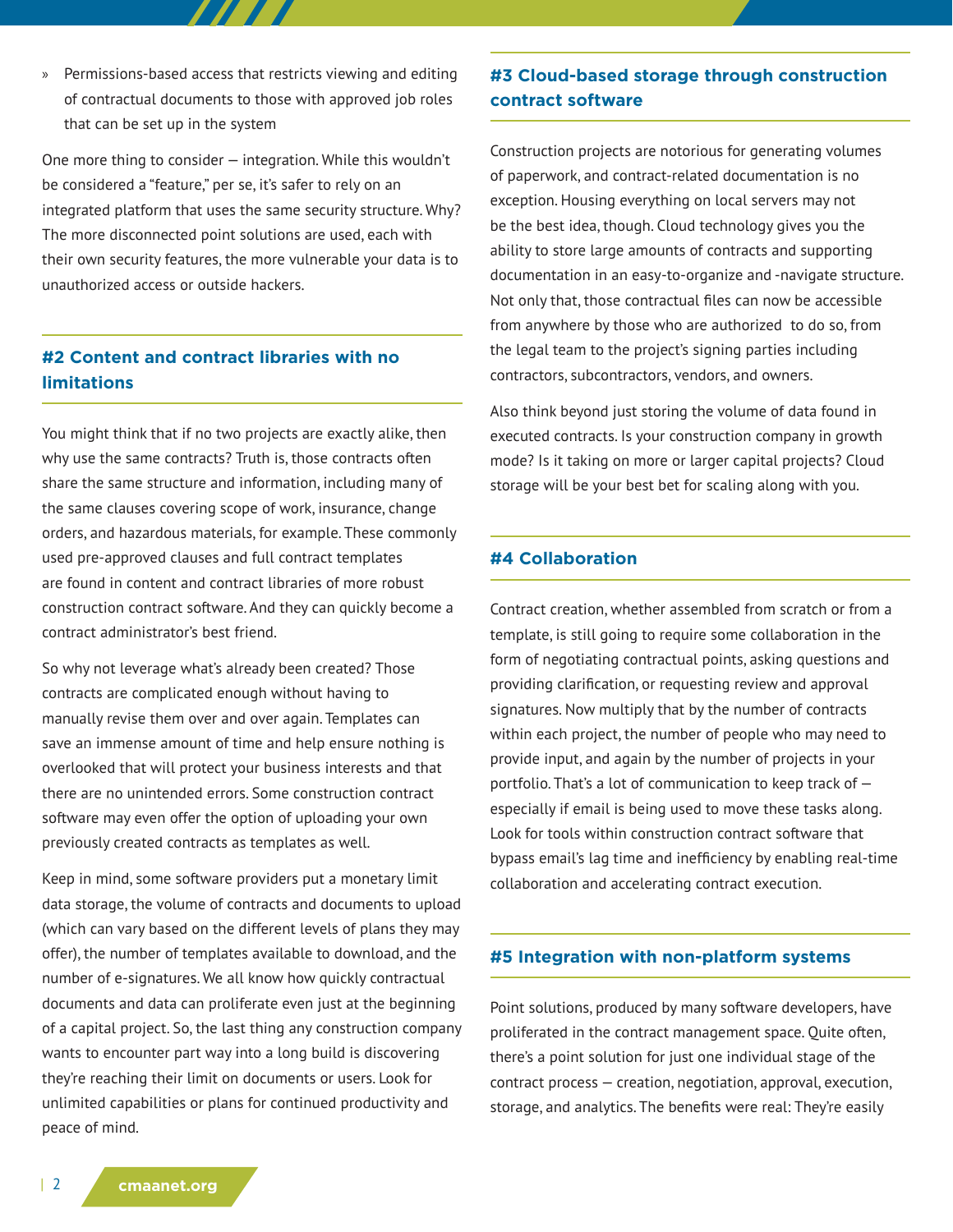implemented, inexpensive, and perform one function well. For some companies, it was easier to adopt one "function" at a time, rather than a whole end-to-end system at once. But then came the challenges, particularly as those companies grew and needed to continue adding specific-function solutions. Why? Because they're often siloed programs that don't always work together because they were created without integration in mind. And it's still an ongoing issue today.

How do you overcome this? Find a construction contract software platform that integrates with not just popular business software like Microsoft Word® and Excel®, but also those that produce non-platform contracts, too. Integration is a big thing these days. Your best option, especially if you work with large-scale, complex projects, is to adopt software that already has the contract phases integrated within one platform.

# **#6 User-friendly workflow and interface through construction contract software**

There's a lot to be said for streamlining the workflow of a complicated process like contract management. Look for construction contract software that automates the workflow, allowing you to assign next-step tasks to another project team member, and then check off those tasks when done. It not only expedites executing on the contract, it increases accountability too.

Aside from collaboration tools and contract libraries, it really comes down to having an understandable interface that is intuitive enough to help you navigate through the software. Think of it like a built-in efficiency booster. Keep in mind the interface design has to be responsive across all devices, from desktop to tablet to a smartphone. And that interface should be consistent and predictable throughout all phases of the contract management process, and straightforward enough to create a user experience that focuses time and effort on managing the contract, not managing the software.

### **#7 Customization**

This one might sound like another nice-to-have. But in reality, no solution is ever really one-size-fits-all. So, you want the ability to tailor documents like templates, cover letters and other contract forms not only with specific content unique to the projects you work on, but also with your company's logo, font, and contact information. You should have the ability to structure how those documents are organized within the construction contract software in a way that makes sense for how your company manages its projects.  $\beta$